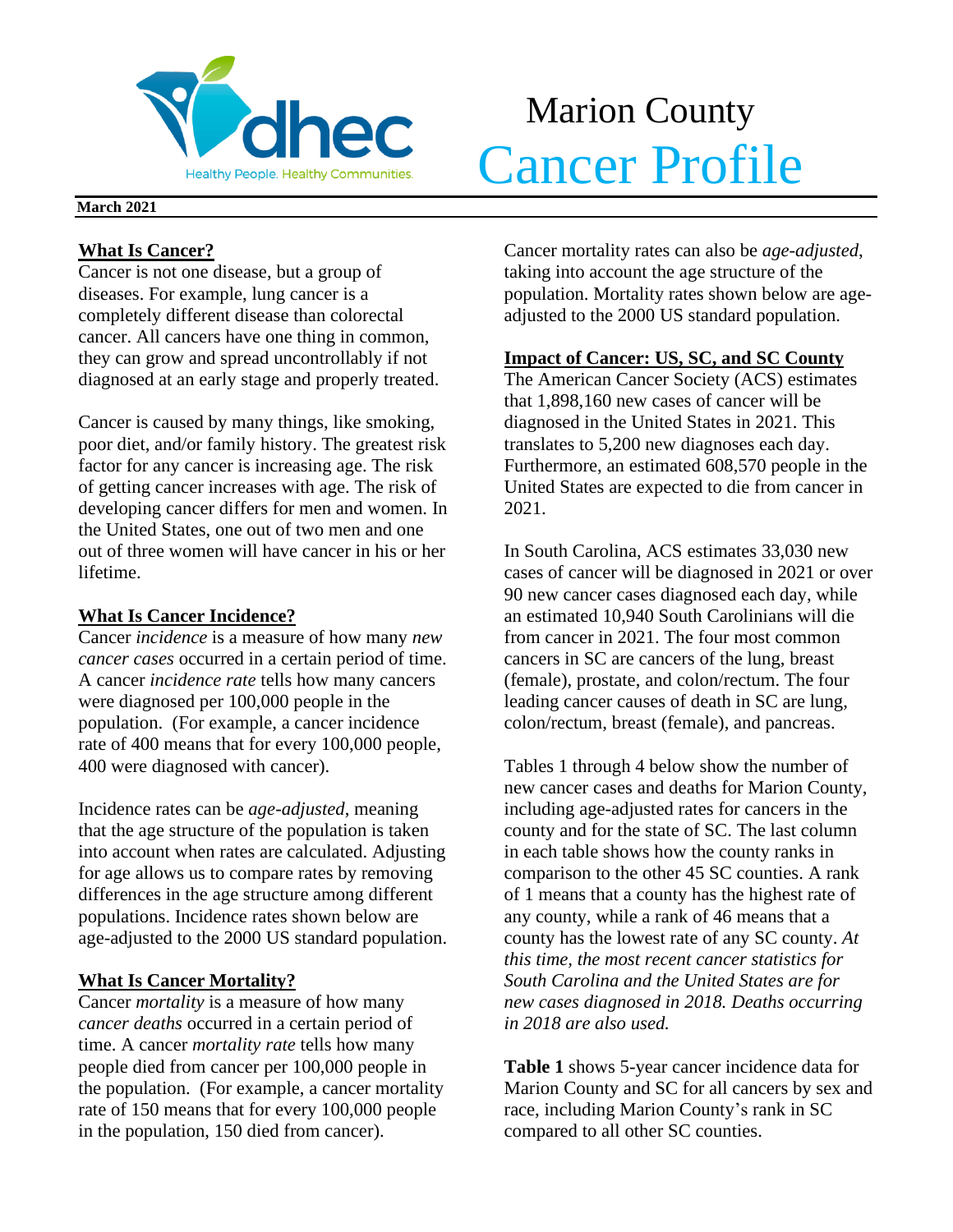Table 1. Cancer Incidence by Sex and Race, 2014-2018, Marion County and South Carolina\*

|        | <b>SC</b> | <b>Marion County</b> |           |           |
|--------|-----------|----------------------|-----------|-----------|
|        | 5-year    | 5-year               | new       | <b>SC</b> |
|        | rate      | rate                 | $cases^*$ | rank      |
| all    | 450       | 479                  | 204       | 8         |
| male   | 503       | 555                  | 103       | 8         |
| female | 411       | 429                  | 101       | 7         |
| white  | 452       | 469                  | 98        | 14        |
| black  | 441       | 492                  | 105       | 4         |

\***Counts are annual averages based on 5 years of data.** 5-year rates are per 100,000 age-adjusted to the 2000 US standard population. Statistics do not include *in situ* cancers, except for bladder. Source: SC Central Cancer Registry. ~ Statistic could not be calculated (small counts).

**Table 2** shows 5-year cancer mortality data for Marion County and SC for all cancers by sex and race, including Marion County's rank in SC compared to all other SC counties.

Table 2. Cancer Mortality by Sex and Race, 2014- 2018, Marion County and South Carolina\*

|        | SC             | <b>Marion County</b> |                  |                   |
|--------|----------------|----------------------|------------------|-------------------|
|        | 5-year<br>rate | 5-year<br>rate       | lives<br>$lost*$ | <b>SC</b><br>rank |
| all    | 165            | 172                  | 74               | 25                |
| male   | 203            | 230                  | 40               | 17                |
| female | 137            | 136                  | 34               | 30                |
| white  | 160            | 162                  | 37               | 32                |
| black  | 185            | 179                  | 37               | 31                |

\***Counts are annual averages based on 5 years of data.** 5-year rates are per 100,000 age-adjusted to the 2000 US standard population. Sources: SC Central Cancer Registry and SC Vital Records. ~ Statistic could not be calculated (small counts).

**Table 3** shows 5-year cancer incidence data for Marion County and SC for selected cancers, including Marion County's rank in SC compared to all other SC counties.

| Table 3. Cancer Incidence for Selected Cancers, |
|-------------------------------------------------|
| 2014-2018, Marion County and South Carolina*    |

|                      | SC     | <b>Marion County</b> |          |      |  |
|----------------------|--------|----------------------|----------|------|--|
| cancer               | 5-year | 5-year               | new      | SC   |  |
|                      | rate   | rate                 | $cases*$ | rank |  |
| breast               |        |                      |          |      |  |
| (female)             | 130    | 129                  | 28       | 22   |  |
| prostate             | 113    | 127                  | 26       | 13   |  |
| (male)               |        |                      |          |      |  |
| $l$ ung/<br>bronchus | 63     | 68                   | 31       | 18   |  |
|                      |        |                      |          |      |  |
| $\text{colon}/$      | 38     | 58                   | 24       | 1    |  |
| rectum               |        |                      |          |      |  |
| pancreas             | 14     | 16                   |          | 8    |  |

\***Counts are annual averages based on 5 years of data.** 5-year rates are per 100,000 age-adjusted to the 2000 US standard population. Statistics do not include *in situ* cancers, except for bladder. Source: SC Central Cancer Registry. ~ Statistic could not be calculated (small counts).

**Table 4** shows 5-year cancer mortality data for Marion County and SC for selected cancers, including Marion County's rank in SC compared to all other SC counties.

| Table 4. Cancer Mortality for Selected Cancers, |
|-------------------------------------------------|
| 2014-2018, Marion County and South Carolina*    |

|                 | SC     | <b>Marion County</b> |         |      |
|-----------------|--------|----------------------|---------|------|
| cancer          | 5-year | 5-year               | lives   | SC   |
|                 | rate   | rate                 | $lost*$ | rank |
| breast          |        |                      |         |      |
| (female)        | 22     | 23                   | 5       | 18   |
| prostate        |        |                      |         |      |
| (male)          | 22     | 30                   | 5       | 11   |
| $l$ ung/        |        |                      |         |      |
| <b>bronchus</b> | 43     | 33                   | 16      | 43   |
| $\text{colon}/$ |        |                      |         |      |
| rectum          | 14     | 23                   | 10      | 4    |
| pancreas        |        | 13                   | 6       |      |

\***Counts are annual averages based on 5 years of data.** 5-year rates are per 100,000 age-adjusted to the 2000 US standard population. Sources: SC Central Cancer Registry and SC Vital Records. ~ Statistic could not be calculated (small counts).

**Table 5** shows the percentage of cancers diagnosed in early and late stages of disease in Marion County and SC. Cancers diagnosed in late stages lessen the potential for successful treatment and raise the risk of premature loss of life.